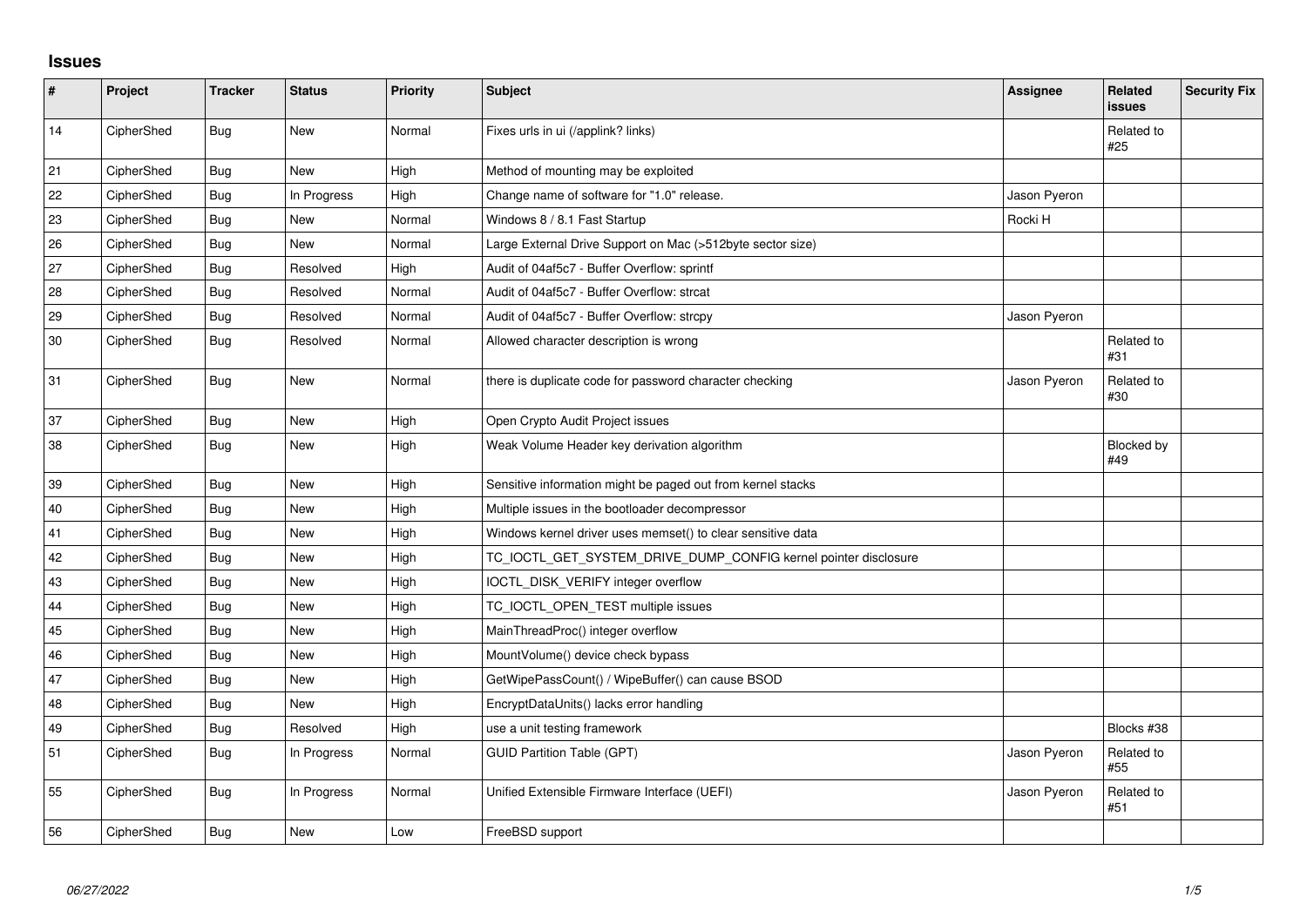| #             | Project    | <b>Tracker</b> | <b>Status</b> | Priority  | <b>Subject</b>                                                                                                                             | <b>Assignee</b> | <b>Related</b><br>issues | <b>Security Fix</b> |
|---------------|------------|----------------|---------------|-----------|--------------------------------------------------------------------------------------------------------------------------------------------|-----------------|--------------------------|---------------------|
| 59            | CipherShed | Bug            | <b>New</b>    | Low       | optimized rescue disk                                                                                                                      |                 | Related to<br>#52        |                     |
| 63            | CipherShed | Bug            | New           | Normal    | 64 bit qui on 64 bit systems                                                                                                               |                 | Related to<br>#65        |                     |
| 71            | CipherShed | <b>Bug</b>     | <b>New</b>    | High      | passwords using non-ascii                                                                                                                  |                 |                          |                     |
| 72            | CipherShed | Bug            | New           | Normal    | The installation fails, but a message (from windows?) says it succeeds and asks if you want<br>to reboot                                   |                 |                          |                     |
| 73            | CipherShed | <b>Bug</b>     | <b>New</b>    | Normal    | Truecrypt icon showing in taskbar                                                                                                          |                 |                          |                     |
| 74            | CipherShed | <b>Bug</b>     | <b>New</b>    | Normal    | Hardcoded Build date in Help->About window                                                                                                 |                 |                          |                     |
| 76            | CipherShed | <b>Bug</b>     | <b>New</b>    | Normal    | MakeSelfExtractingPackage used in CI cannot have dialog boxes                                                                              |                 |                          |                     |
| 77            | CipherShed | Bug            | Resolved      | High      | boot loader is too big, regression on ff4d0578aff9269fdb654a213c850ce576fafd0a                                                             |                 |                          |                     |
| 78            | CipherShed | <b>Bug</b>     | <b>New</b>    | Normal    | update the ciphershed org website, automatically                                                                                           |                 |                          |                     |
| 80            | CipherShed | <b>Bug</b>     | <b>New</b>    | Low       | TEST CASE: ubuntu 14 GUI install                                                                                                           |                 |                          |                     |
| 83            | CipherShed | <b>Bug</b>     | <b>New</b>    | Normal    | deduplicate file names                                                                                                                     |                 |                          |                     |
| 84            | CipherShed | <b>Bug</b>     | New           | Normal    | wcsncpy is subject to buffer overflow                                                                                                      |                 |                          |                     |
| 85            | CipherShed | Bug            | New           | Normal    | Digcode.c is 9917 lines long, split it up                                                                                                  |                 |                          |                     |
| 86            | CipherShed | <b>Bug</b>     | Resolved      | Normal    | Make ciphershed window titlebars different                                                                                                 |                 |                          |                     |
| 88            | CipherShed | <b>Bug</b>     | New           | Normal    | smart card support for containers                                                                                                          |                 |                          |                     |
| 94            | CipherShed | <b>Bug</b>     | New           | High      | CipherShed Volume Creation Wizard: Encryption of Host Protected Area":"Encryption of Host<br>Protected Area" class #32770 not initialized? |                 |                          |                     |
| 95            | CipherShed | Bug            | New           | Normal    | Platform/SystemException.h and Common/Exception.h define the same class/struct                                                             |                 |                          |                     |
| 101           | CipherShed | <b>Bug</b>     | Resolved      | Normal    | boot loader password prompt takes 100% cpu in VM                                                                                           |                 |                          |                     |
| 104           | CipherShed | <b>Bug</b>     | Resolved      | Low       | wxgtk 2.9, CommandLineInterface, ambiguous overloaded function calls                                                                       |                 |                          |                     |
| 105           | CipherShed | Bug            | Resolved      | Low       | Debian Jessie Complication Error: wx3.0                                                                                                    |                 |                          |                     |
| 107           | CipherShed | <b>Bug</b>     | New           | Immediate | Open Crypto Audit Project TrueCrypt CS-TC-1 - CryptAcquireContext may silently fail in<br>unusual scenarios                                |                 |                          |                     |
| 108           | CipherShed | Bug            | New           | Urgent    | Open Crypto Audit Project TrueCrypt CS-TC-2 - AES implementation susceptible to<br>cache-timing attacks                                    |                 |                          |                     |
| 109           | CipherShed | Bug            | New           | High      | Open Crypto Audit Project TrueCrypt CS-TC-3 - Keyfile mixing is not cryptographically sound                                                |                 |                          |                     |
| $ 110\rangle$ | CipherShed | Bug            | New           | High      | Open Crypto Audit Project TrueCrypt CS-TC-4 - Unauthenticated ciphertext in volume<br>headers                                              |                 |                          |                     |
| 111           | CipherShed | <b>Bug</b>     | New           | Normal    | ui does not show free drives below c: e.g. A: or B:                                                                                        | Niklas Lemcke   |                          |                     |
| 112           | CipherShed | Bug            | Resolved      | Normal    | uninstall on windows does not list version info                                                                                            |                 |                          |                     |
| 113           | CipherShed | Bug            | Resolved      | Normal    | remove the donate screen from the installer                                                                                                |                 |                          |                     |
| 115           | CipherShed | <b>Bug</b>     | Resolved      | High      | fails to build on stretch due to overloaded constructors                                                                                   |                 |                          |                     |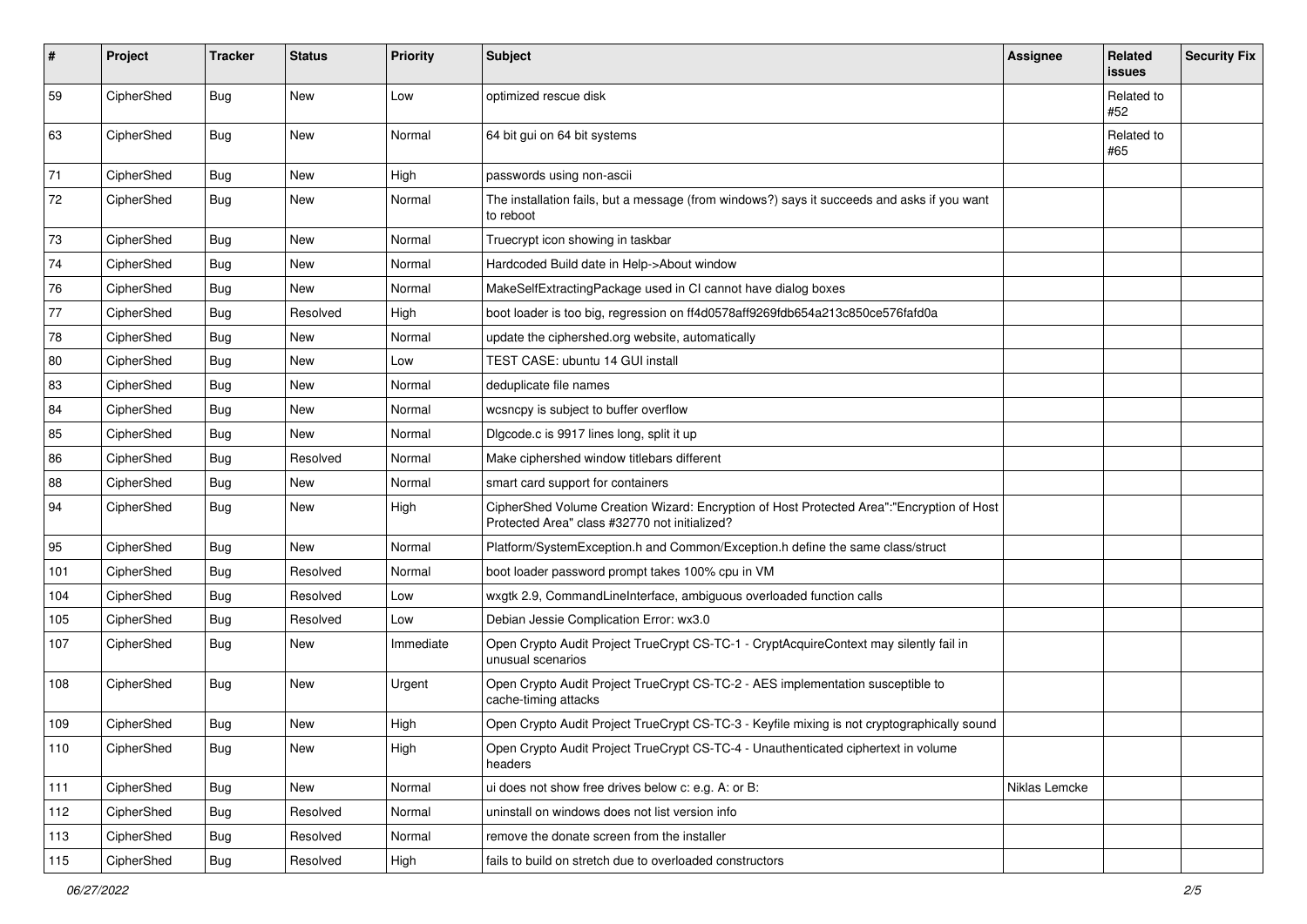| #   | Project    | <b>Tracker</b> | <b>Status</b> | Priority  | Subject                                                                       | <b>Assignee</b> | Related<br><b>issues</b> | <b>Security Fix</b> |
|-----|------------|----------------|---------------|-----------|-------------------------------------------------------------------------------|-----------------|--------------------------|---------------------|
| 116 | CipherShed | <b>Bug</b>     | <b>New</b>    | Normal    | create an option for private/global volume mounting                           |                 |                          |                     |
| 117 | CipherShed | <b>Bug</b>     | Resolved      | High      | Failure to function when compiled with GCC 5                                  |                 |                          |                     |
| 118 | CipherShed | Bug            | New           | Normal    | upgrading truecrpyt fails if truecrypt is pinned to the taskbar               |                 |                          |                     |
| 119 | CipherShed | <b>Bug</b>     | Resolved      | Immediate | DLL side loading attack vulnerability                                         | Jason Pyeron    |                          |                     |
| 123 | CipherShed | <b>Bug</b>     | New           | Normal    | losetup anomaly with OpenSUSE 13.1                                            |                 |                          |                     |
| 125 | CipherShed | <b>Bug</b>     | Resolved      | Normal    | Makefile for bootloader fails on case sensitive filesystem                    |                 |                          |                     |
| 126 | CipherShed | <b>Bug</b>     | Resolved      | Normal    | VS launcher breaks if using multiple VS and the default is not the one for CS |                 |                          |                     |
| 127 | CipherShed | Bug            | Resolved      | Normal    | remove #if 0 code                                                             | Jason Pyeron    |                          |                     |
| 10  | CipherShed | Feature        | <b>New</b>    | Low       | Two-factor Pre-boot-authentication with USB stick and Password                |                 |                          |                     |
| 11  | CipherShed | Feature        | New           | Low       | Cipher set enablement                                                         |                 |                          |                     |
| 32  | CipherShed | Feature        | <b>New</b>    | Normal    | truecrypt.ch ideas thread                                                     |                 |                          |                     |
| 33  | CipherShed | Feature        | New           | Normal    | windows comamnd line volume creation                                          |                 |                          |                     |
| 34  | CipherShed | Feature        | New           | Normal    | windows mount point support                                                   |                 | Related to<br>#60        |                     |
| 35  | CipherShed | Feature        | Resolved      | High      | use Doxygen                                                                   |                 |                          |                     |
| 36  | CipherShed | Feature        | New           | Normal    | support multiple actors to open an encrypted volume                           |                 |                          |                     |
| 50  | CipherShed | Feature        | New           | Normal    | Linux FDE                                                                     |                 | Related to<br>#5         |                     |
| 52  | CipherShed | Feature        | <b>New</b>    | Low       | recovery utility & tools                                                      |                 | Related to<br>#59        |                     |
| 53  | CipherShed | Feature        | <b>New</b>    | Low       | Portable / non-admin volume browser                                           |                 |                          |                     |
| 54  | CipherShed | Feature        | New           | Low       | Self Destruct Password                                                        |                 |                          |                     |
| 57  | CipherShed | Feature        | New           | Normal    | Skein support                                                                 |                 |                          |                     |
| 58  | CipherShed | Feature        | New           | Low       | Tablet / Touch screen / non-keyboard boot support                             |                 |                          |                     |
| 60  | CipherShed | Feature        | New           | Normal    | Enhanced UX - shell extension for container management                        |                 | Related to<br>#34        |                     |
| 61  | CipherShed | Feature        | New           | Normal    | optionally support TPM                                                        |                 |                          |                     |
| 62  | CipherShed | Feature        | New           | Normal    | Administrative Configuration for Enterprise IT                                |                 |                          |                     |
| 65  | CipherShed | Feature        | New           | Normal    | pure 64 bit version for windows                                               |                 | Related to<br>#63        |                     |
| 66  | CipherShed | Feature        | New           | Normal    | provide robust API for usermode interaction with kernel driver                |                 |                          |                     |
| 67  | CipherShed | Feature        | New           | Normal    | print a backup                                                                |                 |                          |                     |
| 69  | CipherShed | Feature        | New           | Low       | integration test: mounting and sharing volumes                                |                 |                          |                     |
| 70  | CipherShed | Feature        | New           | Normal    | track git info in build                                                       |                 |                          |                     |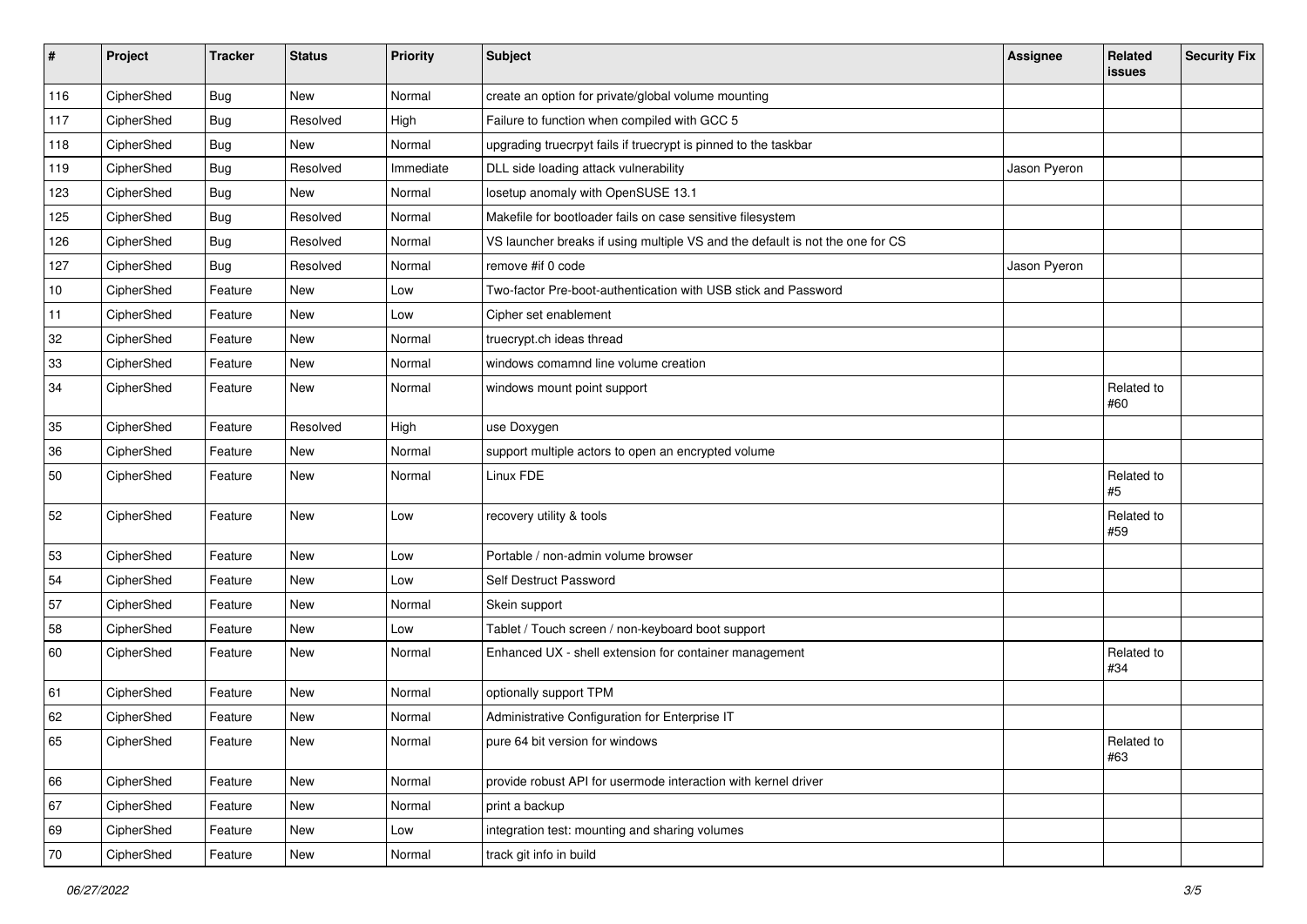| $\vert$ #      | Project    | <b>Tracker</b> | <b>Status</b> | Priority | <b>Subject</b>                                                                                | Assignee             | Related<br><b>issues</b>                                  | <b>Security Fix</b> |
|----------------|------------|----------------|---------------|----------|-----------------------------------------------------------------------------------------------|----------------------|-----------------------------------------------------------|---------------------|
| 75             | CipherShed | Feature        | <b>New</b>    | Low      | code coverage - ConvertUTF.c                                                                  |                      |                                                           |                     |
| 79             | CipherShed | Feature        | <b>New</b>    | Low      | document a list of file systems compatible with Hidden Volume usage                           |                      |                                                           |                     |
| 81             | CipherShed | Feature        | New           | Normal   | Decrypt System drive via commandline                                                          |                      |                                                           |                     |
| 82             | CipherShed | Feature        | <b>New</b>    | Normal   | add sparse file detection to non-windows versions                                             |                      |                                                           |                     |
| 87             | CipherShed | Feature        | <b>New</b>    | Low      | support multiple hidden volumes                                                               |                      |                                                           |                     |
| 89             | CipherShed | Feature        | <b>New</b>    | Normal   | Support the Common Criteria Collaborative Protection Profile for Full Disk Encryption         |                      |                                                           |                     |
| 90             | CipherShed | Feature        | New           | Normal   | cipher setting preference file                                                                |                      |                                                           |                     |
| 91             | CipherShed | Feature        | <b>New</b>    | Normal   | use linked libraries in kernel driver to isolate logical units and later support plugins      |                      |                                                           |                     |
| 92             | CipherShed | Feature        | <b>New</b>    | Normal   | allow change of cipher/key on encrypted container without decrypting                          |                      |                                                           |                     |
| 93             | CipherShed | Feature        | New           | Normal   | support "quick" encrypt for new media (especially flash/SSD)                                  |                      |                                                           |                     |
| 96             | CipherShed | Feature        | <b>New</b>    | Normal   | installer to incorporate a post-installation quick-start wizard                               |                      |                                                           |                     |
| 97             | CipherShed | Feature        | <b>New</b>    | Normal   | Suggestion 1 - Do not use unknown terminology                                                 | Niklas Lemcke        |                                                           |                     |
| 98             | CipherShed | Feature        | <b>New</b>    | Normal   | Suggestion 2 - Do not misuse native UI controls                                               | Niklas Lemcke        |                                                           |                     |
| 99             | CipherShed | Feature        | <b>New</b>    | Normal   | Suggestion 3-Separate required and optional input parameters                                  |                      |                                                           |                     |
| 100            | CipherShed | Feature        | New           | Normal   | Suggestion 4-Display the consequences of an action immediately (Immediacy of<br>consequences) |                      |                                                           |                     |
| 102            | CipherShed | Feature        | <b>New</b>    | Normal   | support for serial console in bootloader                                                      |                      |                                                           |                     |
| 121            | CipherShed | Feature        | <b>New</b>    | Normal   | Support "not" burning CD on encrypting disk operation                                         |                      | Related to<br>#68                                         |                     |
| 122            | CipherShed | Feature        | New           | Normal   | support key escrow                                                                            |                      | Related to<br>#68                                         |                     |
| 124            | CipherShed | Feature        | <b>New</b>    | Normal   | investigate switch to FUDforum from phpBB                                                     |                      |                                                           |                     |
| $\mathbf{1}$   | CipherShed | Task           | <b>New</b>    | Normal   | Detailed review of Windows constant strings                                                   | Paweł<br>Zegartowski | Related to<br>#2                                          |                     |
| $\overline{2}$ | CipherShed | Task           | <b>New</b>    | Normal   | Upgrade installer to uninstall TrueCrypt                                                      |                      | Related to<br>#1, Related<br>to #13.<br>Related to<br>#16 |                     |
| 3              | CipherShed | Task           | <b>New</b>    | Normal   | Finish initial bitmaps and icons                                                              |                      |                                                           |                     |
| $\overline{4}$ | CipherShed | Task           | <b>New</b>    | Normal   | Get Windows executable signing key                                                            | <b>Bill Cox</b>      |                                                           |                     |
| $\sqrt{5}$     | CipherShed | Task           | New           | Normal   | Linux build, installer, VM                                                                    | Kyle Marek           | Related to<br>#50                                         |                     |
| 6              | CipherShed | Task           | <b>New</b>    | Normal   | Windows build, installer, VM                                                                  | <b>Bill Cox</b>      |                                                           |                     |
| 7              | CipherShed | Task           | <b>New</b>    | Normal   | Mac build, installer, VM                                                                      | Jason Pyeron         |                                                           |                     |